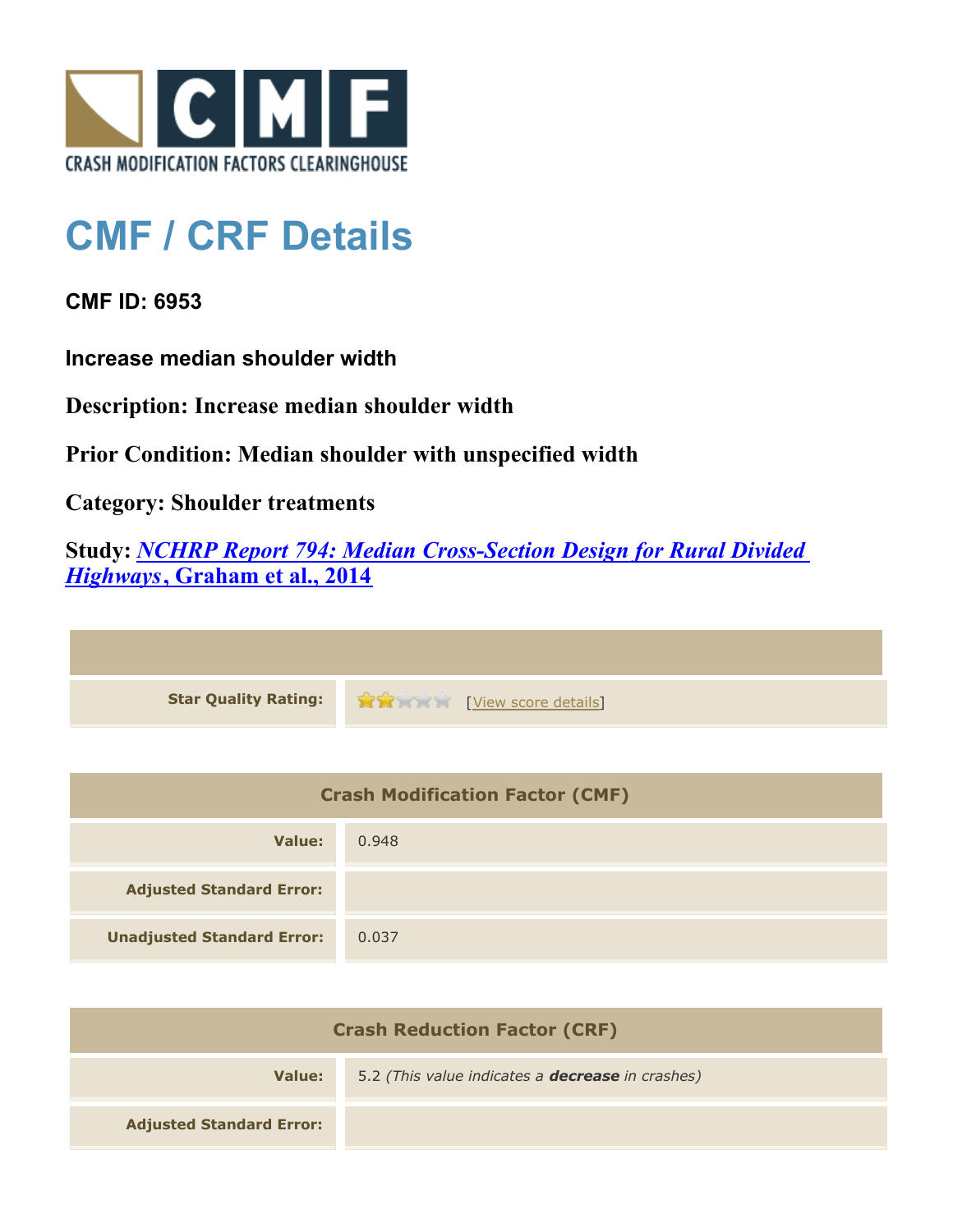| <b>Applicability</b>       |                   |
|----------------------------|-------------------|
| <b>Crash Type:</b>         | Other             |
| <b>Crash Severity:</b>     | All               |
| <b>Roadway Types:</b>      | Not specified     |
| <b>Number of Lanes:</b>    | $\overline{4}$    |
| <b>Road Division Type:</b> | Divided by Median |
| <b>Speed Limit:</b>        |                   |
| <b>Area Type:</b>          | Rural             |
| <b>Traffic Volume:</b>     |                   |
| <b>Time of Day:</b>        | All               |

## *If countermeasure is intersection-based*

| <b>Intersection Type:</b>         |  |
|-----------------------------------|--|
| <b>Intersection Geometry:</b>     |  |
| <b>Traffic Control:</b>           |  |
| <b>Major Road Traffic Volume:</b> |  |
| <b>Minor Road Traffic Volume:</b> |  |

| <b>Development Details</b>      |                |
|---------------------------------|----------------|
| <b>Date Range of Data Used:</b> | 2000 to 2007   |
| <b>Municipality:</b>            |                |
| State:                          | CA, MO, NC, WA |